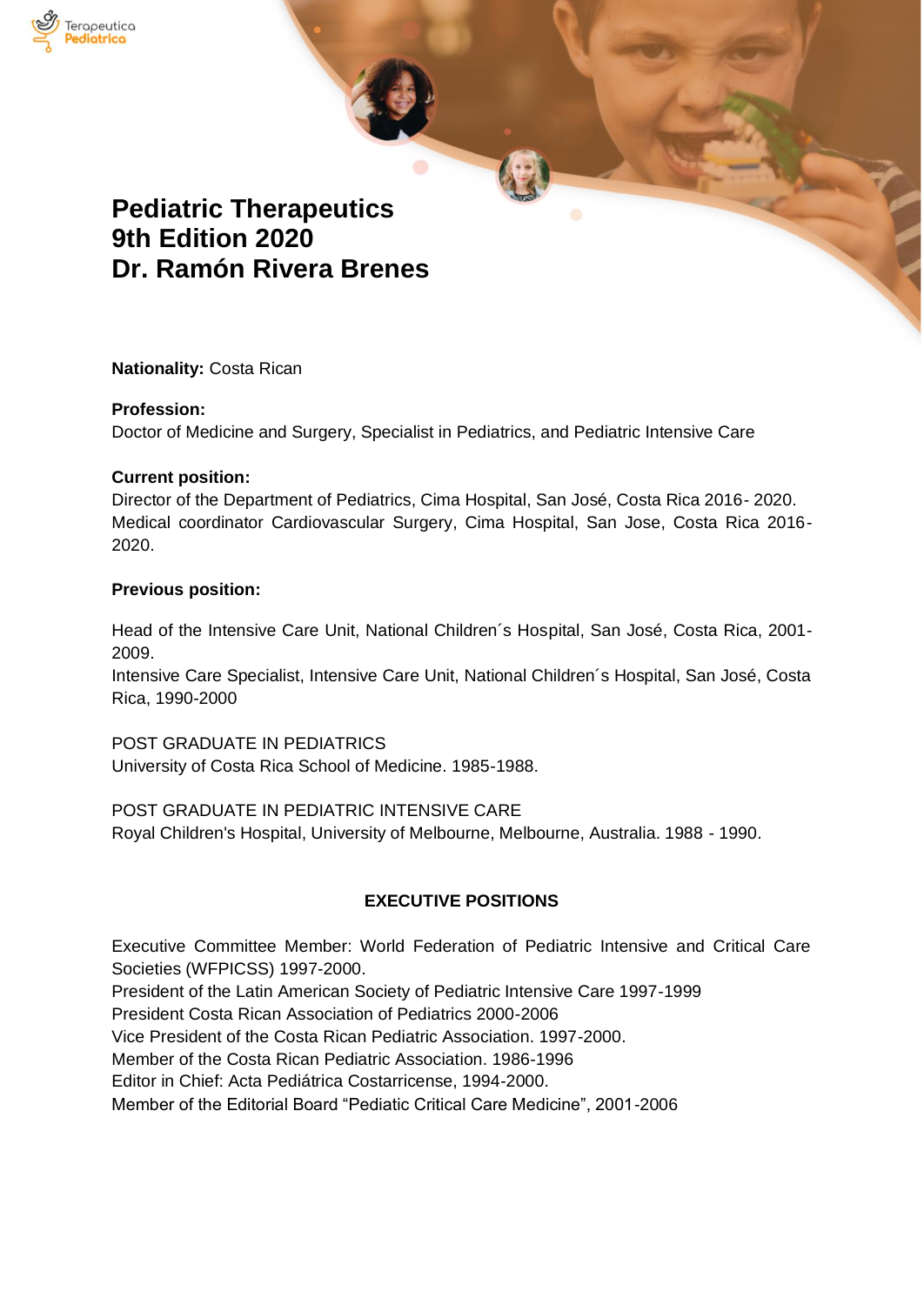Member of the International Scientific Committee. II World Congress of Pediatric Intensive Care, Rotterdam, The Netherlands, June 1996.

Foreign Member: Paraguayan Society of Pediatrics

Member of the Executive Committee of Hospital CIMA San José, 2014-2020.

# **TEACHING EXPERIENCE**

Professor of Pediatrics, School of Medicine of the Autonomous University of Central America, San José, Costa Rica, 1990-2000.

Instructor of the Advanced Course of CPR in Pediatrics, CENDEISSS, 1991-93.

Instructor of the Postgraduate Degree in Pediatrics, University of Costa Rica 1990-2000.

Instructor of the Postgraduate Pediatric Intensive Care, University of Costa Rica 1993-2007. Teaching Coordinator, Department of Pediatrics, Hospital CIMA San José, 2014.

### **PUBLICATIONS AND WRITTEN WORKS**

- 1. Rivera R, Butt W, Shann F: Predictors of Mortality in children with with respiratory failure: Possible indications for ECMO. Anaesth Intens Care 1990; 18:385-9.
- 2. Rivera R, Visbal F, Salas J: Estudio Comparativo entre la Administración de Aminofilina en dosis cada 6 horas versus infusión continua. Acta Pediatr Costarricense 1990;3:88-98.
- 3. RiveraR:HemofiltraciónenCuidadosIntensivosPediátricos.ActaPediatrCostarricense1 990;3:73-87. 4. RiveraR,TibballsJ:Complications of endotracheal lintubation and mechanical ventilation in infants and children. Crit Care Med 1992;20:193-199.
- 4. Rivera R. Cuidado con los niños. Foro especial del periódico La Nación, Martes 18 de Agosto de 1992.
- 5. Rivera R, Segninni M, Pérez V, Baltodano A. Midazolam in the treatment of Status Epilepticus in children. Crit Care Med 1993;21:991-994.
- 6. Rivera R, Baltodano A, Pérez V. Epoprostenol (PGI2) en el tratamiento de la Hipertensión Pulmonar Persistente del recién nacido. Acta Pediátrica Costarricense 1992;6:20-28.
- 7. Rivera R, Baltodano A, Pérez V. Treatment of Status Epilepticus with midazolam. Lab Medica International, Med Care International.
- 8. Rivera R, Baltodano A, Pérez V. Fiberoptic vs conventional phototherapy in the intensive care setting. Lab Medica International, Med Care International 1995.
- 9. Rivera R. Status Epilepticus. Actualizaciones en Pediatría 1994, 1:6-8.
- 10. Rivera R, Baltodano A. Manejo agudo de las crisis convulsivas y del estatus epiléptico. Pediatría 1995; 22:s129-s136.
- 11. Rivera R, Baltodano A. Current management of seizures and status epilepticus in children. in: Tibboel D, van der Voort (eds) Intensive Care in Childhood: A challenge to the Future. Update in Intensive Care and Emergency Medicine Vol 25, Springer-Verlag, Berlin 1996: pp 193-205.
- 12. Rivera R, Ramírez S. Soporte nutricional en el paciente pediátrico, in: Pires A, Troster E. (eds) Actualizao em Terapia Intensiva Pediátrica: State of the Art II. Interlivros, Rio de Janeiro, 1996: pp 421- 34.
- 13. Tibballs J, Sutherland SK, Rivera RA, Masci PP. The cardiovascular and haematological effects of purified prothrombin activator from the common Brown